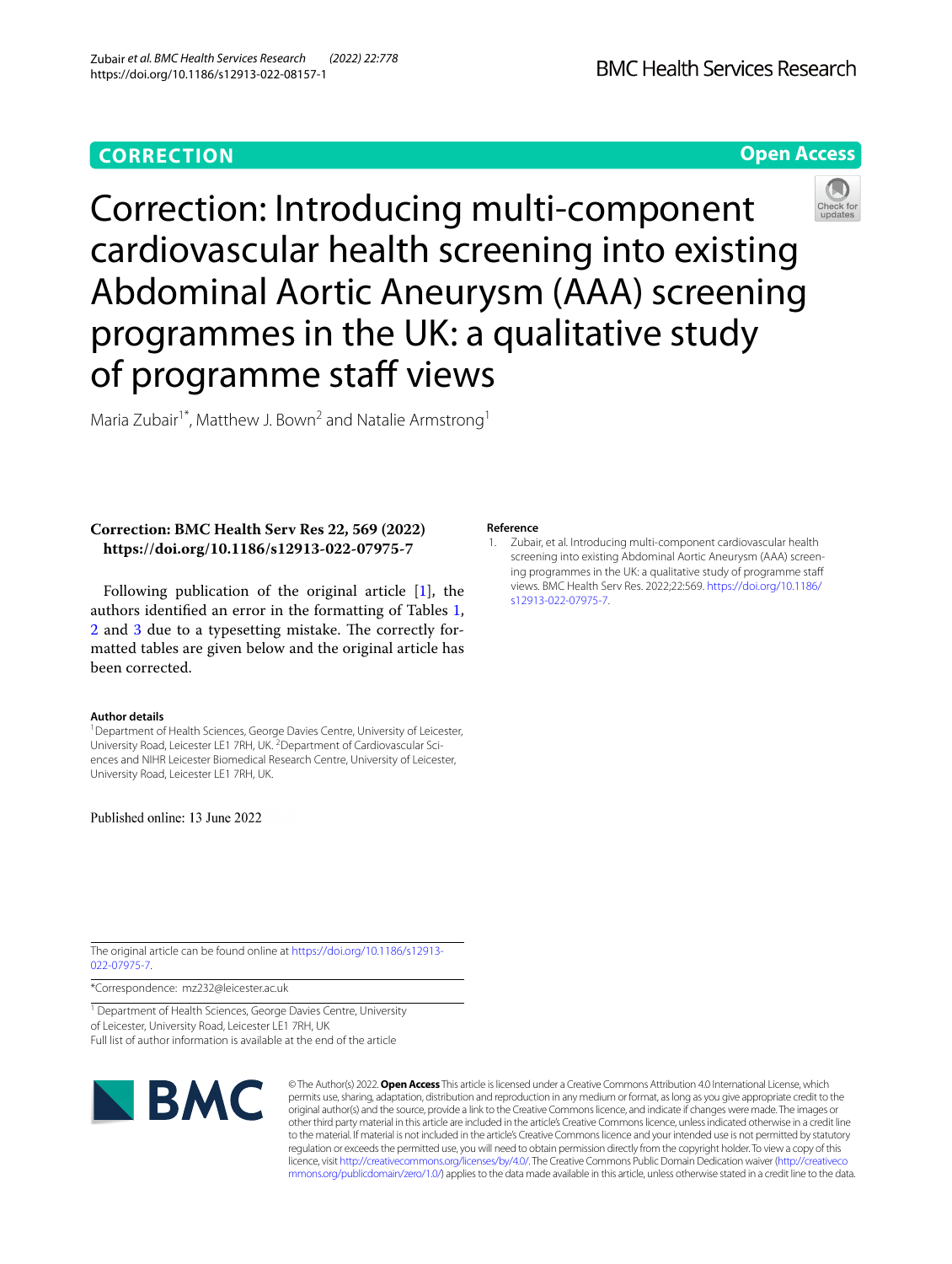### <span id="page-1-0"></span>**Table 1** Subthemes of theme I, with illustrative quotes

| Theme I - Perceptions of patient experience and health-related outcomes |                                                                                                                                                                                                                                                                                                                                                                                                                                                                                                                                                                                                                                                                                                                                                                                                                                                                                                                                                                                                                                                                                                                     |
|-------------------------------------------------------------------------|---------------------------------------------------------------------------------------------------------------------------------------------------------------------------------------------------------------------------------------------------------------------------------------------------------------------------------------------------------------------------------------------------------------------------------------------------------------------------------------------------------------------------------------------------------------------------------------------------------------------------------------------------------------------------------------------------------------------------------------------------------------------------------------------------------------------------------------------------------------------------------------------------------------------------------------------------------------------------------------------------------------------------------------------------------------------------------------------------------------------|
| Sub-themes                                                              | Quotes                                                                                                                                                                                                                                                                                                                                                                                                                                                                                                                                                                                                                                                                                                                                                                                                                                                                                                                                                                                                                                                                                                              |
| 1a) An opportunity to improve health-related outcomes                   | "I think it's the fact that, you know, we're attracting essentially every sixty-five-year-old<br>gentleman nationally, aren't we, so - it's almost like a gift  to pick up something else is<br>got to be good "<br>(AAA Screening Programme staff, Focus group 7)<br>" people might actually be more inclined to have it done as part of AAA screening than<br>going for like a health check at the GP surgery   and it's just about preventing people<br>um from, you know, coming in as an emergency or being referred into the hospital setting<br>until they need it really "<br>(AAA Screening Programme manager & formerly screening technician, Interview 7)                                                                                                                                                                                                                                                                                                                                                                                                                                                |
| 1b) Positive health outcomes dependent on adequate follow-up            | "Well depending on um if there is a (unclear) for the GP to act on, or a protocol to act on,<br>then you can expect a bit of a favourable action. Sometimes you do all this – send it to<br>them, and it's ignored or neglected, then it seems pointless, unless it's something to be<br>actioned, or if they have a guideline to say that if this is a possibility, or this is this, this is<br>what we're supposed to do, then we can expect a bit of a benefit or a good outcome of our<br>screening<br>(AAA specialist nurse & screening technician, Interview 5)<br>" I don't think that every man found to have PAD will go and book an appointment<br>with their GP  I think it would be more beneficial for the patient to be booked an<br>appointment – even if it was just a one-off, with the vascular nurse  They would be<br>able to explain to them exactly why it's important they make the changes that they do<br>make  because some GP surgeries would be better than others if the man does even<br>$attend$ "<br>(AAA Screening Programme manager & formerly screening technician, Interview 7) |
| 1c) PAD+BP+AAA screening's impact on patient experience                 | "And I see it as the more you're doing for one quick appointment  they don't have<br>to come back again  they're only coming one appointment, they're not having two<br>appointments, even if it's twenty minutes or half an hour - it's not like they'll have to be<br>there for three hours, and have to pay like loads for the parking "<br>(AAA Screening Programme staff, Focus group 6)<br>"I'm on about to make the appointment as efficient as possible for the patient – we need<br>something that you just literally clip on the toe or clip on the arm - or put on the arm,<br>and there you go - there's your result  The easier things are to administer, you don't have<br>the stresses and anxieties of um you know - difficulties being experienced while you're<br>undertaking those tests "<br>(AAA Screening Programme staff, Focus group 8)                                                                                                                                                                                                                                                     |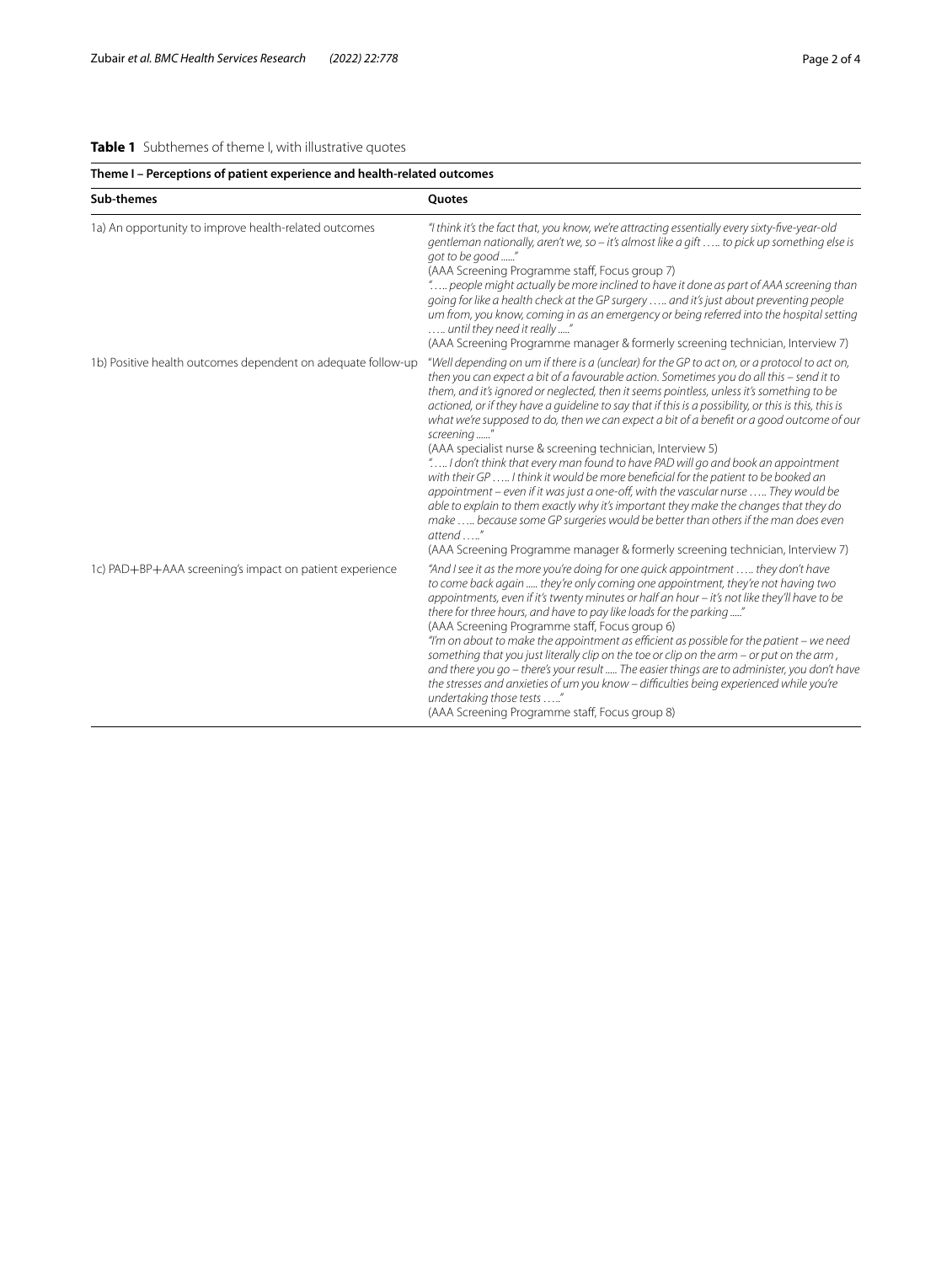### <span id="page-2-0"></span>**Table 2** Subthemes of theme II, with illustrative quotes

| Theme II - Opportunities and challenges for programme staff                   |                                                                                                                                                                                                                                                                                                                                                                                                                                                                                                                                                                                                                                                                                                                                                                                                                                                                                                                                                                                                                                                                                                                                                                                                                    |  |
|-------------------------------------------------------------------------------|--------------------------------------------------------------------------------------------------------------------------------------------------------------------------------------------------------------------------------------------------------------------------------------------------------------------------------------------------------------------------------------------------------------------------------------------------------------------------------------------------------------------------------------------------------------------------------------------------------------------------------------------------------------------------------------------------------------------------------------------------------------------------------------------------------------------------------------------------------------------------------------------------------------------------------------------------------------------------------------------------------------------------------------------------------------------------------------------------------------------------------------------------------------------------------------------------------------------|--|
| Sub-themes                                                                    | Quotes                                                                                                                                                                                                                                                                                                                                                                                                                                                                                                                                                                                                                                                                                                                                                                                                                                                                                                                                                                                                                                                                                                                                                                                                             |  |
| 2a) Positive extension and growth in screeners' role                          | " it is a role that doesn't go anywhere  With the introduction of this health screen, it has<br>transferability into other screening programmes  like I said, it isn't a role where they can<br>extend upwards, past the one before  as this will be an additional element in their role that<br>they'll be screening two conditions um rather than one  so I think overall - yes, it is a positive<br>thing. With the detection rate for triple A is declining, I think there needs to be an additional<br>um function to the role as well - to make the - to ensure the continued viability of the screen-<br>ing programme "<br>(AAA Screening Programme administration manager, Interview 1)<br>"So, in some programmes, technicians become bored because of the repetitiveness of the<br>triple A, and if you introduce um PAD and BP screening, then that will introduce different ele-<br>ment to their role "<br>(AAA Screening Programme staff, Focus group 8)                                                                                                                                                                                                                                            |  |
| 2b) Incorporating additional procedures in a resource-<br>constrained context | " additional time to remove extra clothing  I mean at the moment all we do is, we just<br>ask gentlemen to lift their upper clothes up - that's all we have to do, so if you're incorporating<br>'You need to remove your shoes and socks, then you know, that's a whole different $-a$ whole<br>different game."<br>(AAA Screening Programme staff, Focus group 6)<br>"I think a lot of our screening programmes did ten minutes with two technicians - that obvi-<br>ously increased to initial Covid-secure, sort of, um appointment. Um so it's gonna be interest-<br>ing  will be interesting to see if programmes can actually do that."<br>(AAA Screening Programme staff, Focus group 5)<br>" in how we work – it would almost, if we were doing the trial – that it would almost be<br>better to have a separate clinic, specifically for that, so it wouldn't - 'cause obviously we've all<br>got catch-up to do after Covid, you know – we're way behind in our numbers. So like, in the<br>next few years, you know - we've got pressure already there from - from - 'cause we've got<br>9,000 people to scan a year "<br>(AAA Screening Programme staff, Focus group 2)                               |  |
| 2c) Reconfiguration of roles, responsibilities and relationships              | "You're there to screen, and the results  I think as well, when it comes to giving results<br>because, you know, managing the blood pressure is really primary care, isn't it. It's down to the<br>GP. Um you know, how much do you say to these people  It has to be very clearly defined<br>it's quite clear (within AAA screeening programme), isn't it – you're also um getting them an<br>appointment with the nurse. You are actually responsible for the next stages with the nurse,<br>whereas with this (i.e. PAD+BP screening)  you're sending them up to the GP, which is really<br>mixed - everything is different "<br>(AAA Screening Programme staff, Focus group 2)<br>"The other thing would be the actual - because it's GP that decides whether they - what<br>they decide to do or not  With the aneurysm screening  two weeks on, or whatever the<br>timescales are, you're likely to have an operation – not definitely – not quaranteed, but it's a<br>possibility. Actually, if you go to GP, he's too busy to do - or doesn't think the patient has got<br>peripheral arterial disease, or something like that - very - quite variable."<br>(AAA Screening Programme staff, Focus group 5) |  |